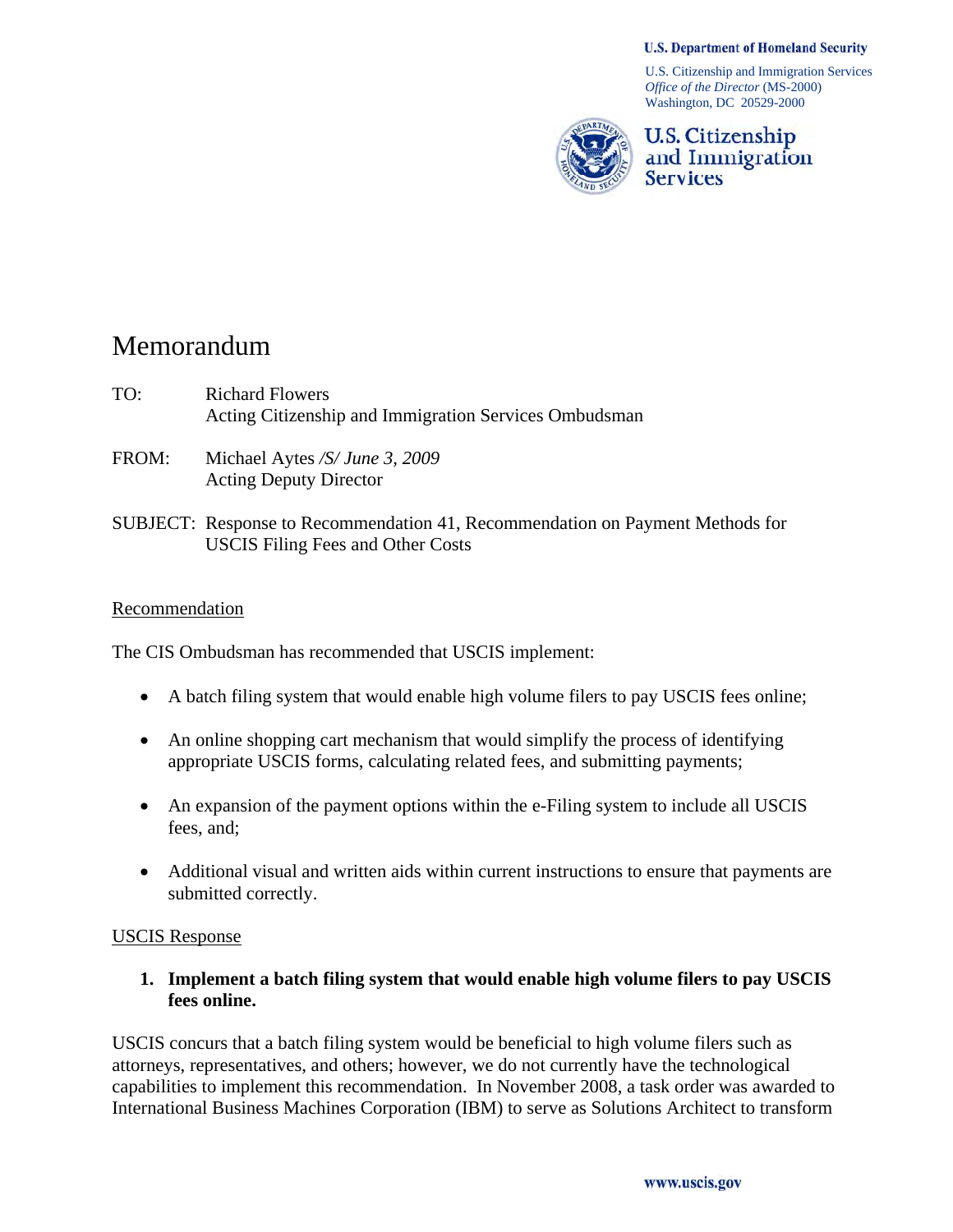Response to Recommendation 41 Page 2

USCIS processes. The solution provides multiple channels for high volume filers to submit benefit requests, including traditional paper applications through the Lockbox, a customer portal, kiosks at USCIS offices, and electronic submissions for batch transmission. Although these operational enhancements will be implemented incrementally, we anticipate the batch filing to be deployed early during the life-span of the contract.

# **2. Implement an online shopping cart mechanism that would simplify the process of identifying appropriate USCIS forms, calculating related fees, and submitting payments.**

USCIS concurs with this recommendation. USCIS plans to have an online "shopping cart" approach to filing immigration applications and petitions included in the USCIS Transformation Initiative that is currently underway. Although not described as a "shopping cart" under the IBM Solution contract, customers will get immediate feedback to resolve shortfalls in their benefit requests and find alternative benefits for which they may be eligible. This functionality is described by IBM as a filing "wizard." The solution will also support e-payments and e-filing of applications and supporting documentation. USCIS anticipates these options becoming available to customers in later 2012 as apart of the transformation initiative.

USCIS is currently taking steps to improve our internal controls to ensure the security of our deposits and make deposits in a more timely manner. USCIS will deploy Paper Check Conversion and Credit Card Readers at all Field Offices. These scanning capabilities allow electronic deposit of funds through the Federal Reserve to U.S. Treasury Department accounts. This functionality will enhance USCIS' ability to process payments more quickly and we believe that our customers will find this option more convenient.

# **3. Implement an expansion of the payment options within the e-Filing system to include all USCIS fees.**

USCIS concurs that an expansion of electronic payment filing would be advantageous to applicants, petitioners, and their representatives. We are also in agreement with the CIS Ombudsman that having the ability to pay all fees electronically would enhance the service offered to the public. The current system, however, is relatively old and cannot support an electronic payment independent of an e-filed application or petition. We believe the best process to achieve this is through the new systems being developed as part of our Transformation initiative. USCIS looks forward to sharing such innovative support systems with the CIS Ombudsman as they are rolled-out.

# **4. Implement additional visual and written aids within current instructions to ensure that payments are submitted correctly.**

USCIS thanks the CIS Ombudsman for this recommendation. In the summer of 2009, USCIS plans to post a visual on our website illustrating how a check should be completed. We have worked to improve how we notify applicants and petitioners of the required form fees. On our "Immigration Forms" web page, we have the required fees listed next to each form. On July 30, 2007, we released a booklet with the fee schedule (Form G-1055). In February 2009, we added a